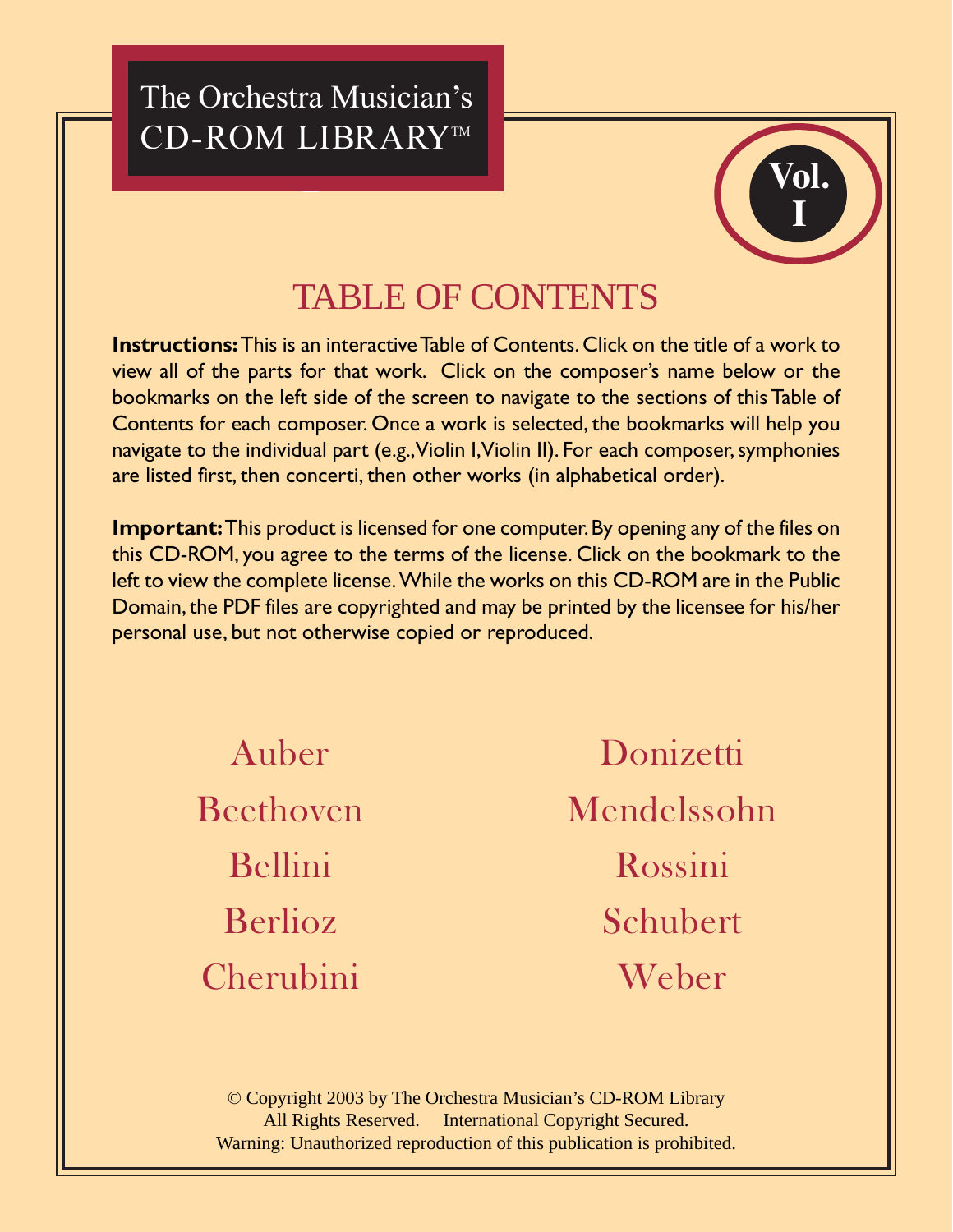#### <span id="page-1-0"></span>Daniel-Francois Auber Fra Diavolo Overture

## Ludwig van Beethoven

Symphony No. 1 in C Major, Op. 21 Symphony No. 2 in D Major, Op. 36 Symphony No. 3 in  $E^{\flat}$ Major, Op. 55 "Eroica" Symphony No. 4 in  $B^{\flat}$  Major, Op. 60 Symphony No. 5 in C Minor, Op. 67 Symphony No. 6 in F Major, Op. 68 "Pastoral" Symphony No. 7 in A Major, Op. 92 Symphony No. 8 in F Major, Op. 93 Symphony No. 9 in D Minor, Op. 125 "Choral"

Piano Concerto No. 1 in C Major, Op. 15 Piano Concerto No. 2 in B<sup>b</sup>Major, Op. 19 Piano Concerto No. 3 in C Minor, Op. 37 Piano Concerto No. 4 in G Major, Op. 58 Piano Concerto No. 5 in E<sup>b</sup>Major, Op. 73 "Emperor" Violin Concerto in D Major, Op. 61 Concerto for Violin, Cello and Piano in C Major, Op. 56 "Triple Concerto"

Ah! Perfido, Op. 65 Consecration of the House (Die Weihe des Hauses), Op. 124 Coriolan, Op. 62

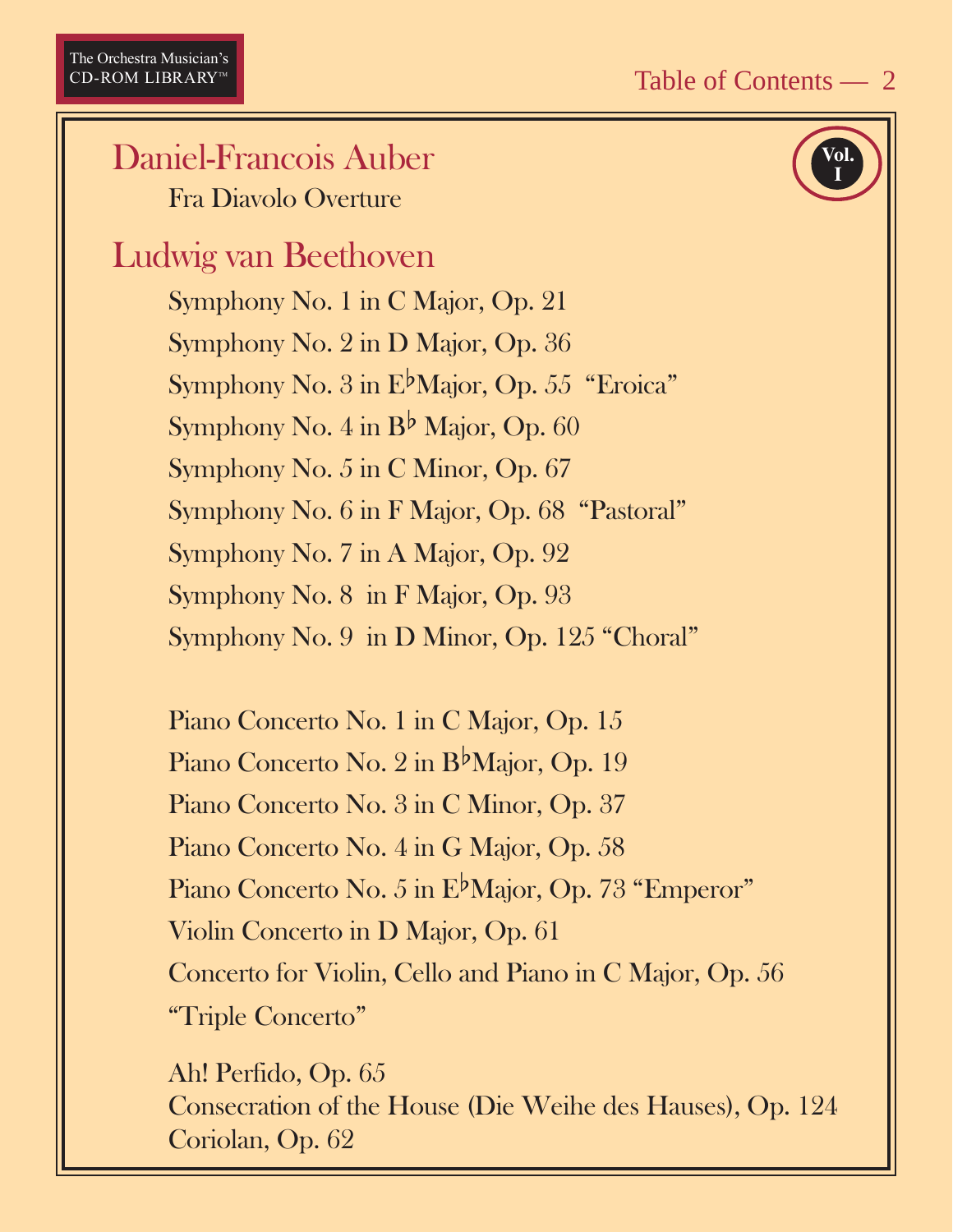**Vol. I**

### <span id="page-2-0"></span>Beethoven (con't)

Creatures of Prometheus (Geschöpfe des Prometheus), Op. 43 Egmont, Op. 84 Fantasia in C Minor, Op. 80 "Choral Fantasy" Fidelio Overture, Op. 72 Grosse Fuge in B<sup>b</sup> Major, Op. 133 King Stephan (König Stephan), Op. 117

Leonore Overture No. 1, Op. 138 Leonore Overture No. 2, Op. 72 Leonore Overture No. 3, Op. 72 Mass in C Major, Op. 86 Missa Solemnis, Op. 123 Name Day Overture (Namensfeier), Op. 115 Romance for Violin and Orchestra in F Major, Op. 50 Romance for Violin and Orchestra in G Major, Op. 40 The Ruins of Athens (Die Ruinen von Athen), Op. 113 **Overture** Marcia alla turca Wellington's Victory, or the Battle of Vittoria (Wellingtons Sieg), Op. 91

Vincenzo Bellini Norma Overture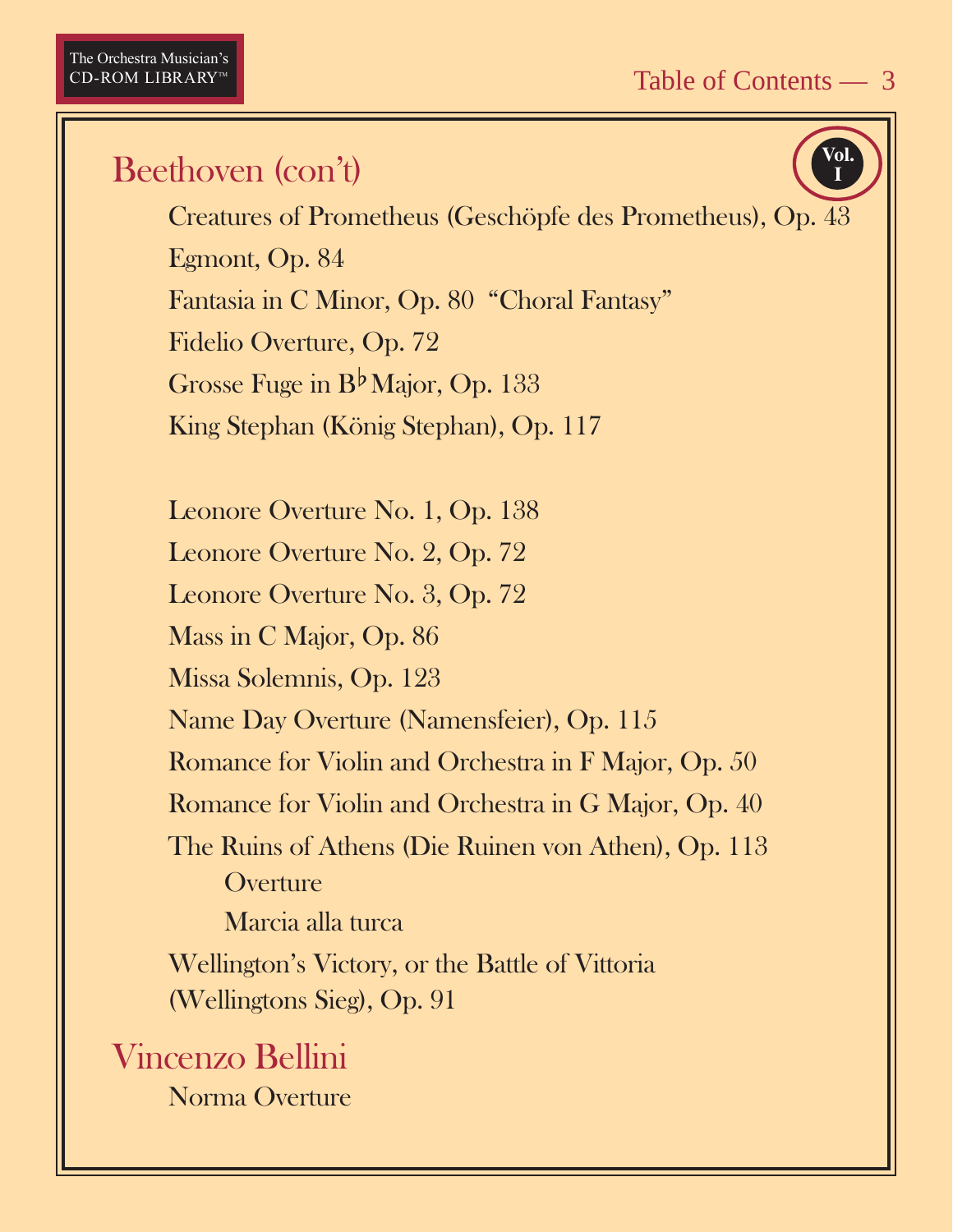<span id="page-3-0"></span>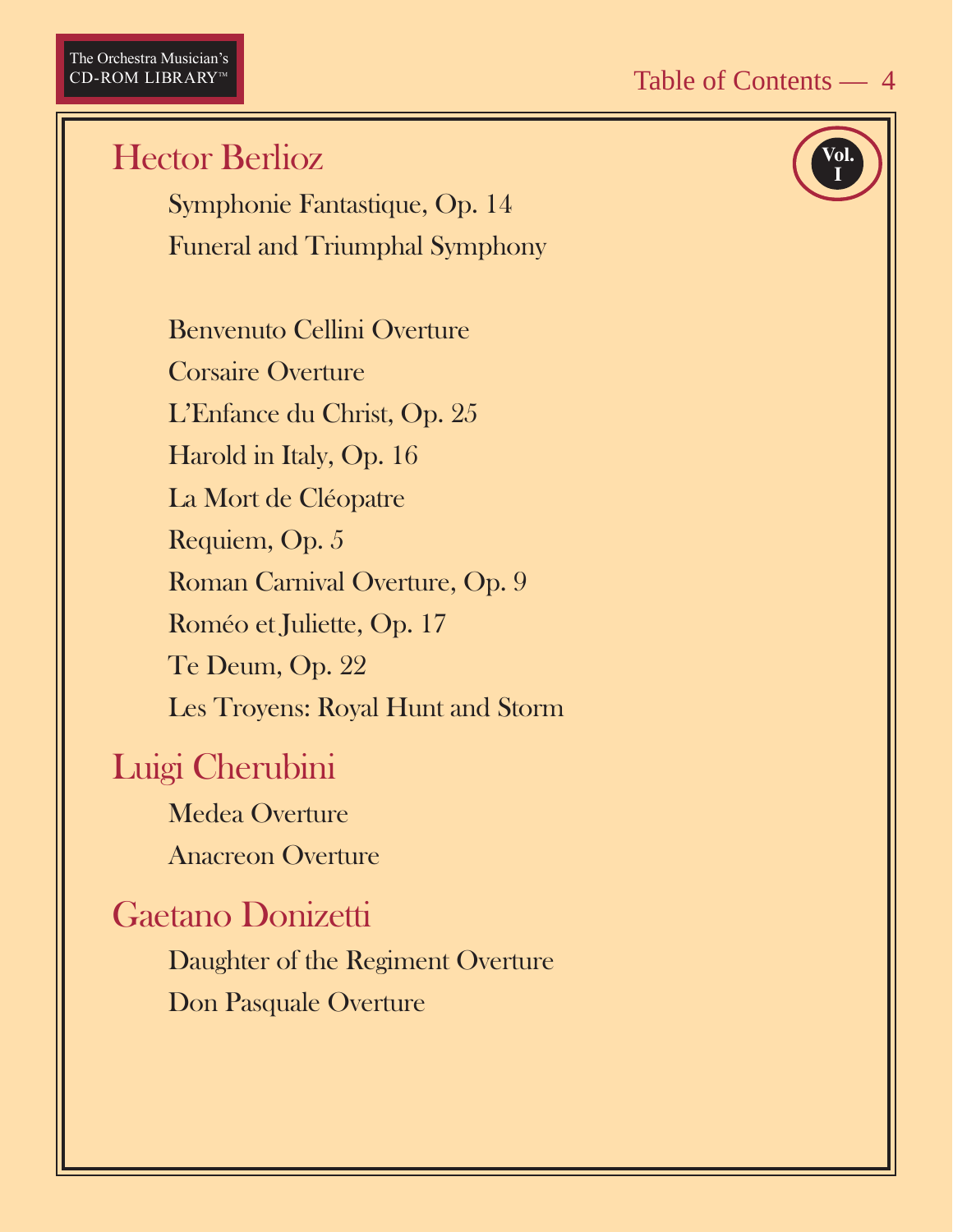**Vol. I**

# <span id="page-4-0"></span>Felix Mendelssohn Symphony No. 1 in C Minor, Op. 11 Hymn of Praise, Op. 52 (Symphony No. 2) Symphony No. 3 in A Minor, Op. 56 "Scottish" Symphony No. 4 in A Major, Op. 90 "Italian" Symphony No. 5 in D Minor, Op. 107 "Reformation" Piano Concerto No. 1 in G Minor, Op. 25 Piano Concerto No. 2 in D Minor, Op. 40 Violin Concerto in E Minor, Op. 64 Elijah The Hebrides (Fingal's Cave) Overture Midsummer Night's Dream Overture and Incidental Music Ruy Blas Overture Gioacchino Rossini The Barber of Seville Overture La Cenerentola Overture La Gazza Ladra Overture L'Italiana in Algeri Overture Semiramide Overture Siege of Corinth Overture The Silken Ladder Overture William Tell Overture